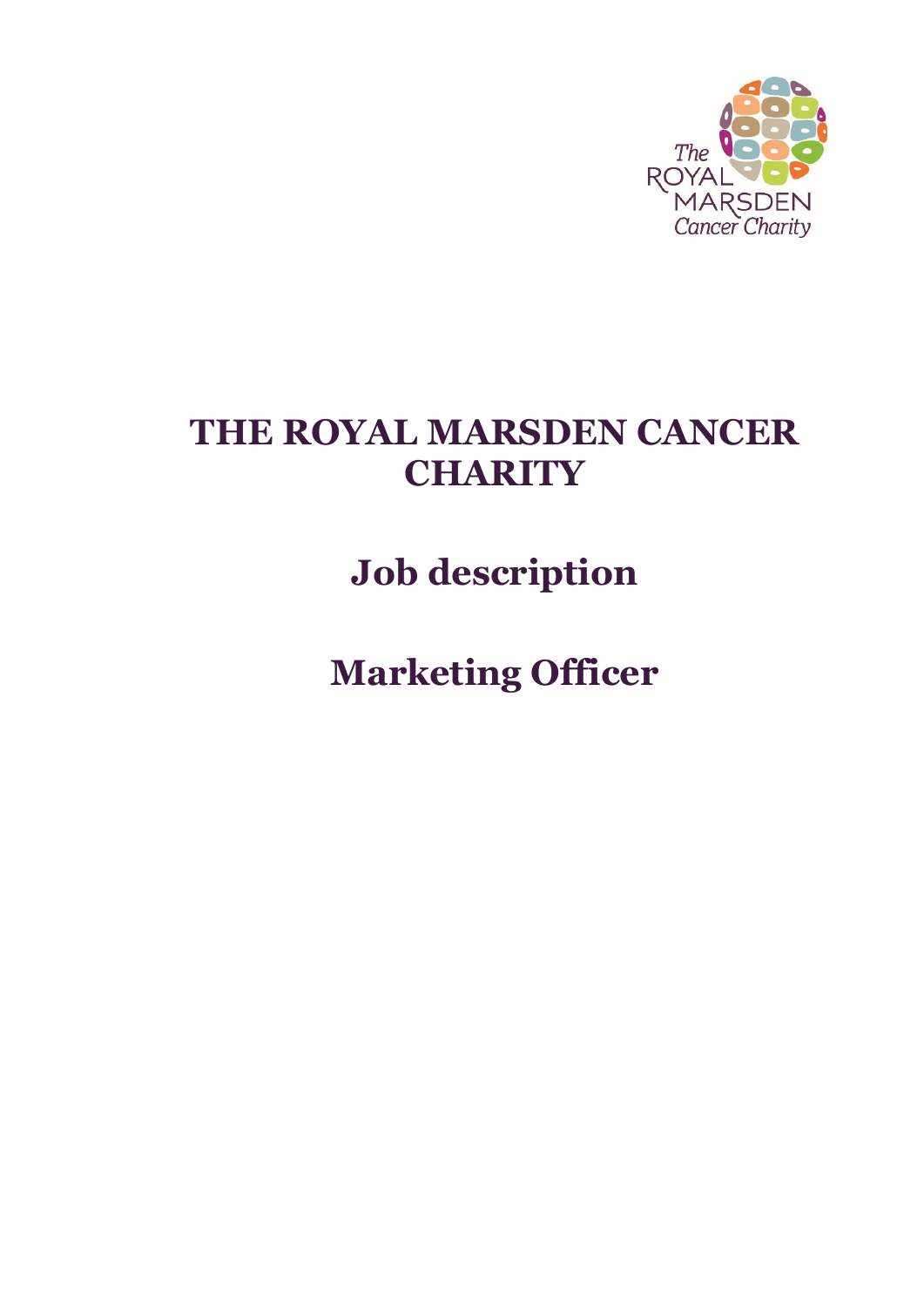# **Job title**

**Marketing Officer**

### **Salary**

**Circa £27k+**

## **Hours of work**

**37.5 hours per week**

## **Directorate**

**Charity Marketing and Digital**

### **Accountable to**

**Associate Director of Public Fundraising and Engagement**

# **Responsible to**

**Senior Marketing Manager (line manager)**

# **Location**

**Based at Chelsea (travel to Sutton as required)**

# **Liaises with**

Members of the marketing, communications and digital teams, wider charity team, clinical and service teams across the organisation, design and copywriting freelancers, photographers, marketing agencies and consultants and others as required

# **1. Job Purpose**

The Royal Marsden Cancer Charity raises money solely to support The Royal Marsden, a worldleading cancer centre. We ensure our nurses, doctors and research teams can provide the very best care and develop life-saving treatments, which are used across the UK and around the world.

From funding state-of-the-art equipment and ground-breaking research, to creating the very best patient environments, we will never stop looking for ways to improve the lives of people affected by cancer.

It is an exciting time to join The Royal Marsden Cancer Charity as we have recently entered a new strategic period. Along with funding an existing world-class programme of research, treatment, and care, we are also raising the remaining millions to build the Oak Cancer Centre at The Royal Marsden in Sutton. This new centre will provide radical new solutions for the research and treatment of cancer.

We are looking for a Marketing Officer to help deliver best in class charity communications that further the role that the Charity plays in supporting the hospital to continue to be world leading. As a key member of the Charity Marketing and Digital team, the Marketing Officer must be passionate about health charities and have the skills, creativity and knowledge to contribute to Charity projects and the wider marketing strategy: to raise awareness of The Royal Marsden Cancer Charity and the difference it makes to cancer patients.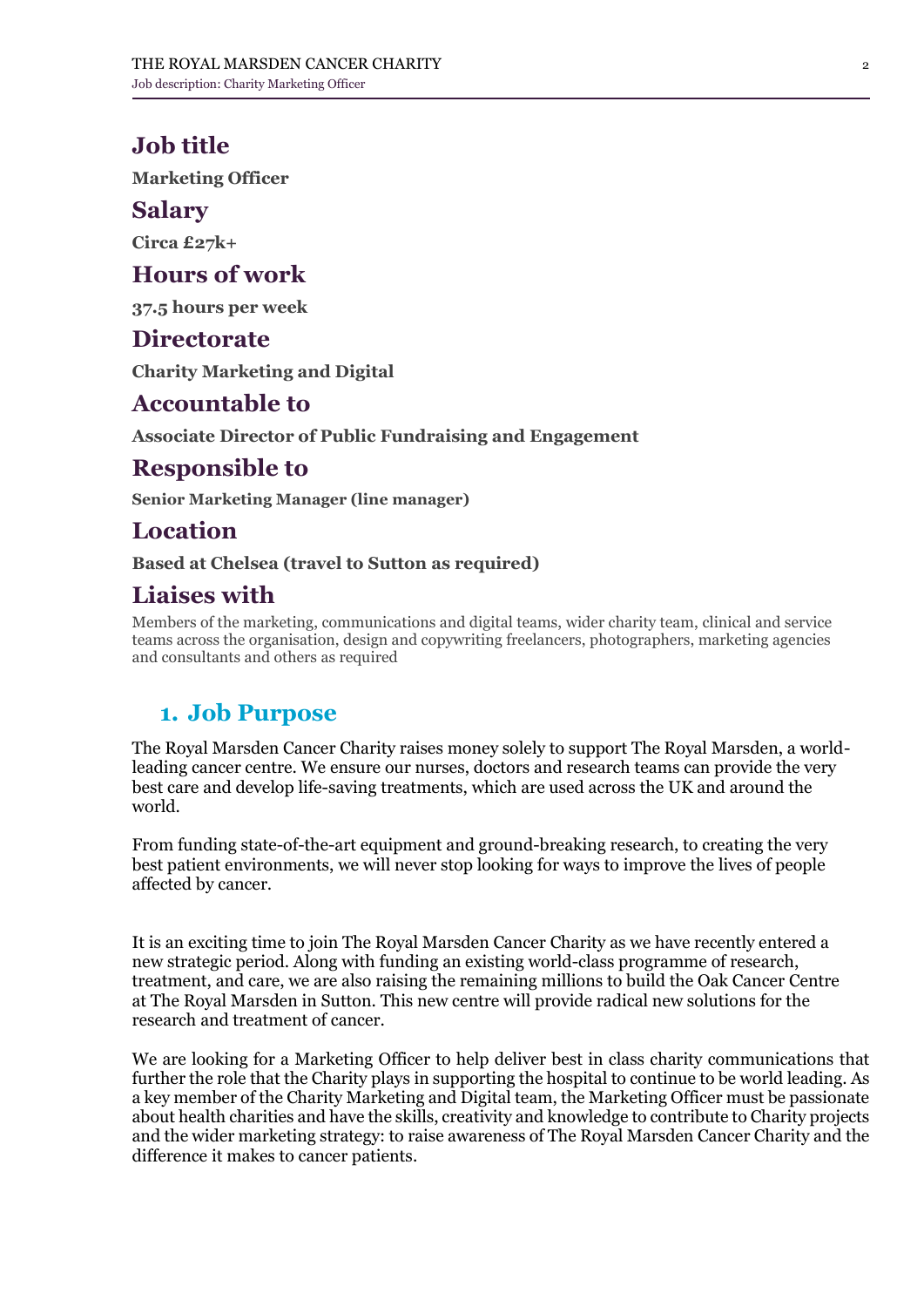# **2. Key areas of responsibility**

#### **Brand Champion**

- 2.1 Support the Charity Senior Marketing Manager and Head of Marketing and Digital in driving a culture of best-in-class marketing.
- 2.2 Communicate our charity brand principles to both internal and external audiences appropriately, keeping it at the heart of all marketing initiatives.
- 2.3 Help develop and implement charity brand principles, including visual identity and tone of voice, by ensuring brand guidelines continue to evolve to meet respective needs.

#### **Marketing Planning and delivery**

- 2.4 Contribute to the overall Charity marketing plan and working with the Charity Senior Marketing Manager, help plan and deliver detailed marketing projects that support the wider Charity strategy and objectives.
- 2.5 Work with the wider marketing and communications team to identify new ways to build awareness of The Royal Marsden Cancer Charity and take an active role in measuring awareness within the hospitals, locally in communities around Chelsea and Sutton, and nationally via the YouGov Charity Index.
- 2.6 Work with the Charity Senior Marketing Manager to establish clear objectives/KPIs for marketing activity upfront and ensure these are delivered against each brief.
- 2.7 Support multiple projects and priorities as agreed with the Charity Senior Marketing Manager to timescale and budget.
- 2.8 Keep project files updated, develop photography briefs and schedules, complete invoicing tasks as required and write project updates.
- 2.9 Support Charity Senior Marketing Officer to manage allocated projects, ensuring marketing deliverables and milestones are met. This includes defining the brief and agreeing this with the key Charity stakeholder, defining timings and budgets and gathering quotes. Ensuring work is delivered on time and to budget.
- 2.10 Manage the day-to-day relationships with our external suppliers, such as printers, freelancers, photographers, and creative agencies on allocated projects
- 2.11 Support the Charity Senior Marketing Manager with the delivery of digital marketing activity across the Charity, managing the appointed digital agency and ensuring briefs are delivered to the agency on time and digital activity KPI's are clear and measured, with feedback given to key stakeholders accordingly.
- 2.12 Using the Adestra platform, support the Senior Email Marketing Manager as required with email communications to supporters.

#### **Creative Management**

- 2.13 Support the creative development process across multiple channels, ensuring clear feedback is given to agencies and/or internal teams in a timely manner.
- 2.14 Provide sound creative judgment, being able to consolidate feedback from multiple stakeholders and provide clear direction back to creative teams ensuring work is delivered to brief and on brand.
- 2.15 Work collaboratively with the Creative Manager and the Charity creative team to deliver best practice design and videography.
- 2.16 Apply a good understanding of various production processes across both traditional and digital channels and be able to deal with suppliers and internal colleagues confidently.
- 2.17 Produce content and marketing collateral which supports Charity objectives.
- 2.18 Liaise with Charity stakeholders, clinical staff, patients case studies and external contributors to assimilate and edit content for Charity communications, including email, digital and hard copy print.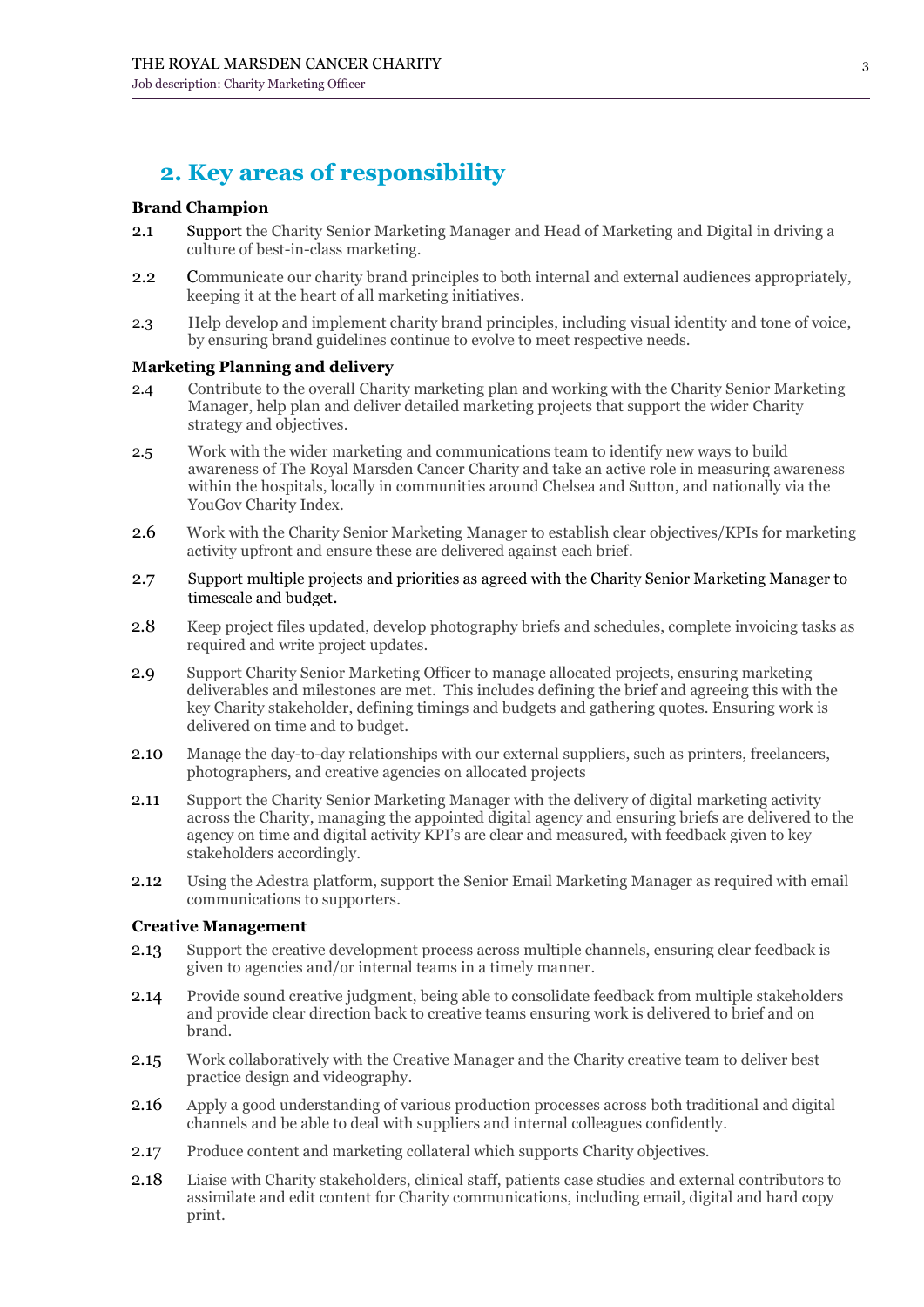2.19 Support in the preparation and presentation of campaign proposals and creative work to a range of internal stakeholders when required.

#### **Team Working**

- 2.20 Work in partnership with PR/Communications, Digital and wider Charity colleagues to ensure that marketing content and collateral supports The Royal Marsden Cancer Charity brand both on and offline.
- 2.21 Work collaboratively and positively with multiple stakeholders across the organisation to deliver effective marketing activity

# **3. Confidentiality and Data Protection**

- 3.1 All employees of The Royal Marsden Cancer Charity must not, without prior permission, disclose any information regarding patients or staff (please also see the Charity's policy on Whistleblowing). In instances where it is known that a member of staff has communicated information to unauthorised persons, those staff will be liable to dismissal.
- 3.2 All employees should comply with the Data Protection Act and the General Data Protection Regulation (GDPR) which comes into effect from May 2018 and sets out requirements for how organisations will need to handle personal data.

## **4. Health and Safety**

4.1 All staff are required to make positive efforts to maintain their own personal safety and that of others by taking reasonable care, carrying out requirements of the law whilst following recognised codes of practice and the charities policies on health and safety.

### **5. Customer Service Excellence**

5.1 All staff are required to support the Charity's commitment to developing and delivering excellent customer-focused service by treating patients, their families, donors, supporters, volunteers and staff with professionalism, respect and dignity.

## **6. Equality and Diversity Policy**

6.1 The Royal Marsden Cancer Charity is committed to eliminating all forms of discrimination on the grounds of age, disability, gender reassignment, marriage / civil partnership, pregnancy / maternity, race, religion or belief, sex and sexual orientation.

# **7. No Smoking Policy**

7.1 There is a no smoking policy at The Royal Marsden Cancer Charity.

# **8. Review of this Job description**

8.1 This job description is intended as an outline of the general areas of activity. It will be amended in the light of the changing needs of the organisation.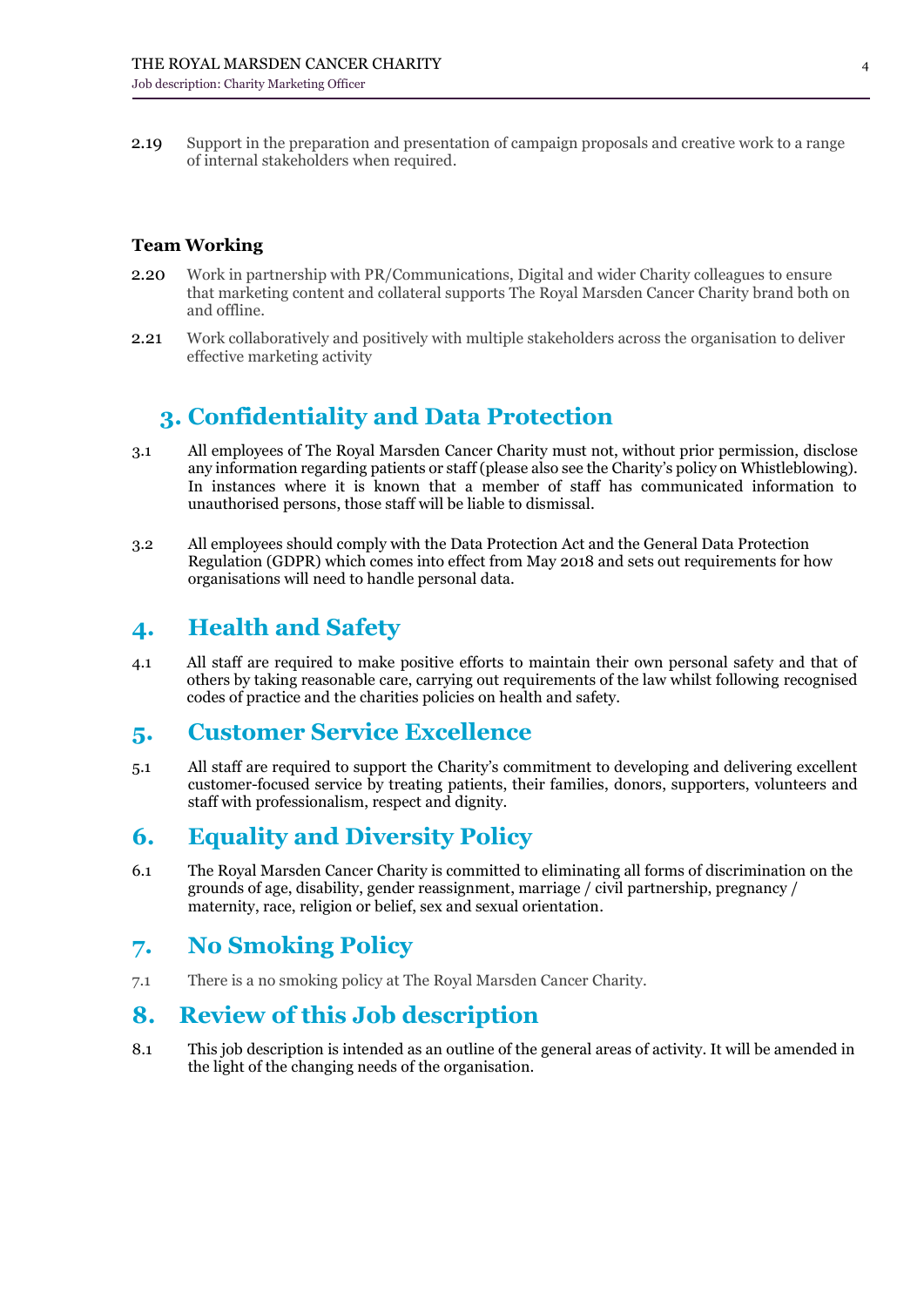# **9. Employee Specification**

| <b>Candidates must be able to</b><br>demonstrate                                                                                                                                                                                                        | <b>Essential</b><br>or<br><b>Desirable</b> | <b>Assessed by</b>         |
|---------------------------------------------------------------------------------------------------------------------------------------------------------------------------------------------------------------------------------------------------------|--------------------------------------------|----------------------------|
| <b>Experience</b>                                                                                                                                                                                                                                       |                                            |                            |
| Marketing and communications experience                                                                                                                                                                                                                 | Essential                                  | Application form           |
| Proven track record for supporting the delivery of<br>marketing programmes and campaigns – from initial<br>brief to implementation and review and in particular,<br>strong experience in direct marketing and marketing<br>of mass participation events | Essential                                  | Application form/Interview |
| Experience in a good range of the marketing mix -<br>across multiple channels (both online and offline) as a<br>practical and academic discipline                                                                                                       | Essential                                  | Application form/Interview |
| Experience of cross matrix working with a wide range<br>of internal and external stakeholders of all levels                                                                                                                                             | Essential                                  | Application form/Interview |
| Experience of managing creative work from brief to<br>delivery/print (specifically making sure it is delivered<br>to brand)                                                                                                                             | Essential                                  | Application form/Interview |
| Experience of brief writing $-$ to include budget and<br>timings                                                                                                                                                                                        | Desirable                                  | Application form/Interview |
| Experience of delivering clear feedback to agencies                                                                                                                                                                                                     | Desirable                                  | Application form/Interview |
| Excellent communication and presentation skills both<br>verbal and written including brief writing,<br>copywriting and presentations                                                                                                                    | Essential                                  | Interview                  |
| Knowledge of creative design principles – showing<br>good creative appreciation and an ability to<br>recommend direction                                                                                                                                | Desirable                                  | Interview                  |
| Good production awareness with experience of all<br>print and cost management and efficiencies                                                                                                                                                          | Desirable                                  | Interview                  |
| Methodical worker - with excellent organisation skills<br>and keen eye for detail                                                                                                                                                                       | Essential                                  | Interview                  |
| Excellent project management skills, with the ability<br>to manage many different marketing projects<br>simultaneously and manage priorities accordingly                                                                                                | Essential                                  | Interview                  |
| Good problem solving, influencing and negotiation<br>skills                                                                                                                                                                                             | Essential                                  | Interview                  |
| Effectively establish and report against KPIs which<br>measure success, impact and effectiveness                                                                                                                                                        | Desirable                                  | Interview                  |
| Positive attitude with a flexible and agile approach to<br>work                                                                                                                                                                                         | Essential                                  | Interview                  |
| Organised, calm, and professional; ability to work<br>under pressure, delivering to tight deadlines and<br>budgets                                                                                                                                      | Essential                                  | Interview                  |
| Self-motivated, tenacious and focused on delivery                                                                                                                                                                                                       | Essential                                  | Interview                  |
| Personable and able to work within many teams, good<br>team player                                                                                                                                                                                      | Essential                                  | Interview                  |
| Able to build relationships at work                                                                                                                                                                                                                     | Essential                                  | Interview                  |